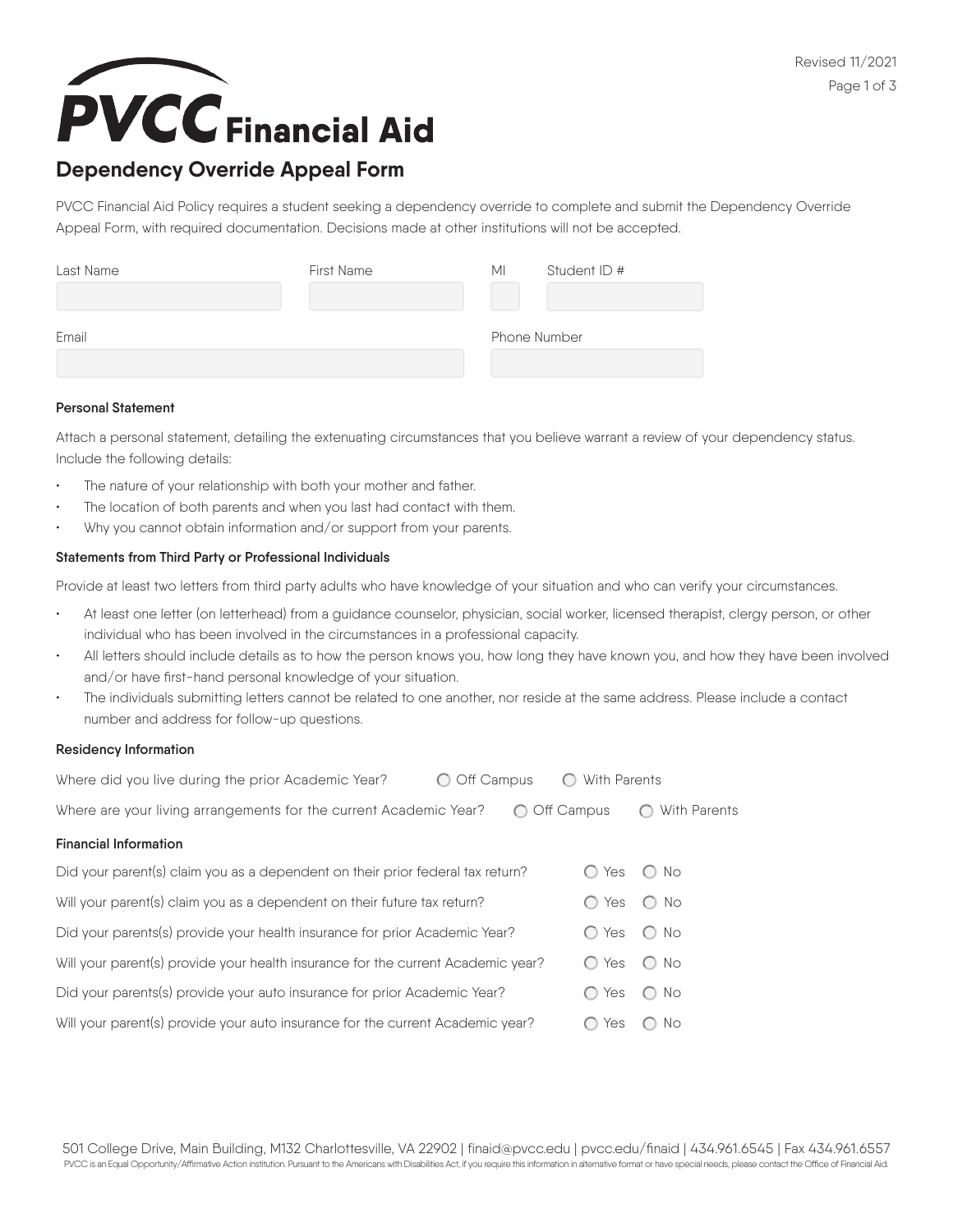### **PVCC** Financial Aid **Dependency Override Appeal Form**

#### **Expense Information**

Indicate how each expense is paid for.

| <b>Expense</b>   | Resource or Person who pays for expense |
|------------------|-----------------------------------------|
| Rent             |                                         |
| <b>Utilities</b> |                                         |
| Telephone        |                                         |
| Food             |                                         |
| Transportation   |                                         |
| Medical          |                                         |

#### **Prior Financial Aid Information**

Did you receive financial aid during the prior Academic Year (Fall, Spring, or Summer)?  $\bigcirc$  Yes  $\bigcirc$  No

If you selected Yes, list the institutions where you received financial aid during the prior Academic Year.

#### **Student Certification**

I certify that the information provided on this form and all attached documents are true, complete, and accurate. I understand that intentionally providing false information could result in a reduction of aid, repayment of aid and the denial of future appeals.

Student Signature Date